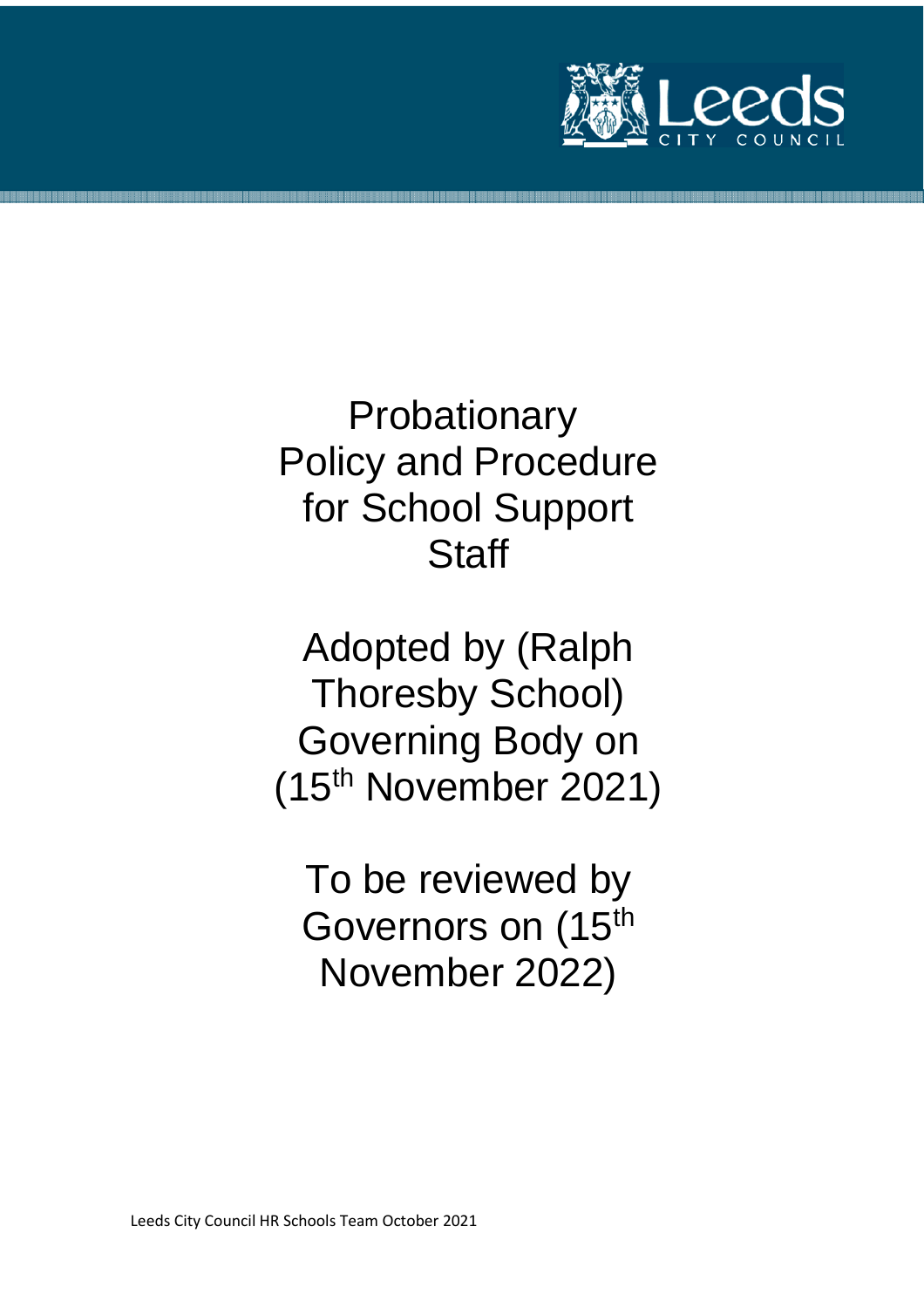## **Table of contents:**

|                                           | Page           |
|-------------------------------------------|----------------|
| The Policy                                | 3              |
| Key principles                            | 3              |
| Scope                                     | 4              |
| Representation                            | 4              |
| Notification and postponements            | 4              |
| The formal probationary process           | 5              |
| Induction                                 | 5              |
| <b>Reviews</b>                            | 5              |
| Attendance during the probationary period | $\overline{7}$ |
| Conduct during the probationary period    | 7              |
| Formal probationary meeting               | $\overline{7}$ |
| <b>Outcomes</b>                           | 8              |
| Appeals against dismissal                 | 9              |
| Employee's Progress Record (Appendix A)   | 10             |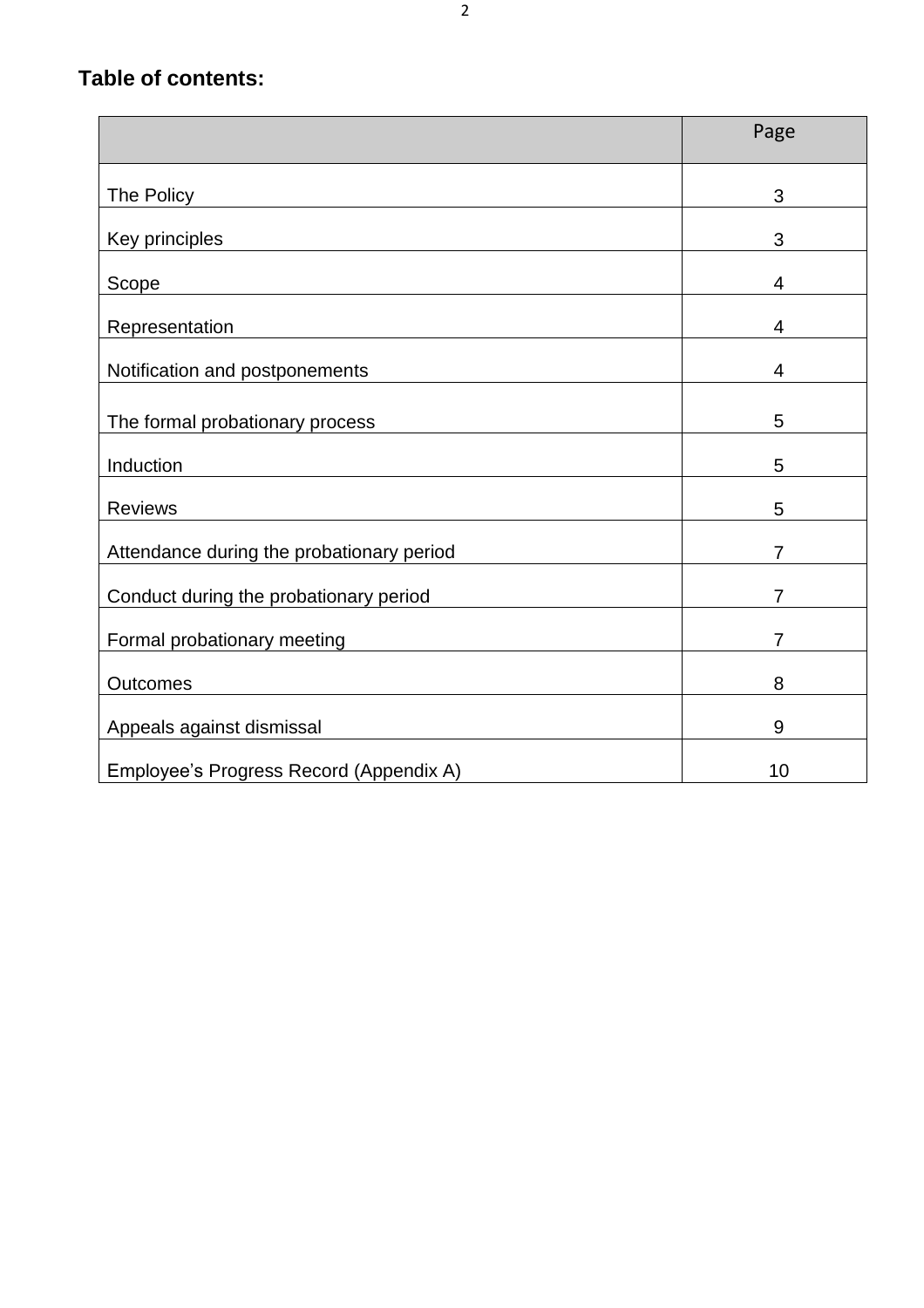## **1. The Policy**

The probationary policy and procedure provides school governing bodies with a framework for Headteachers and reviewers to support new employees to reach the required standards of performance, conduct and attendance. Under the principles of safer recruitment, the school will also continue to monitor whether a probationer displays the appropriate values and attitudes towards children and young people.

In most cases the probationary period will be over 6 months.

Headteachers may wish to delegate the monitoring of the probationary period to a senior member of school staff, or an appropriate line manager (**the reviewer)**. It should be noted that where the Headteacher is the reviewer, the formal probationary meeting must be chaired by a member of the schools governing body (see Formal Probationary Meeting).

During the probationary period Headteachers or the reviewer must provide the necessary information, training and support to help new employees perform to the required standard

The probationary period also allows time for new employees to learn about their role, to demonstrate how they, as an individual, can contribute to the aims and ethos of the school and to show that they have the skills necessary to carry out the role for which they have been recruited.

Through the probationary period both the school and the individual have an opportunity to raise and address any concerns as soon as they arise.

## **1.1 Key Principles**

The following principles will apply in all cases:

- Appointments will be made subject to the satisfactory completion of a six month probationary period
- Headteachers or reviewers will support school staff to help them achieve the required standards by ensuring review meetings are held to discuss progress and identify any areas where further instruction and/or training is required.
- In exceptional circumstances for example, following a serious safeguarding breach or where there are significant capability issues, or absence without leave (AWOL), if it becomes clear to the Headteacher or reviewer that an employee will not be able to reach the standard required, (even with further instruction and/or training), consideration should be given to referring the employee to a formal probationary meeting.
- Disabled employees may require adjustments to support them in their new role. These should have been discussed as part of the recruitment process but in any event need to be discussed and reviewed at the beginning of and during the probationary period.
- If the probationary period is interrupted by maternity/parental/adoption leave, it will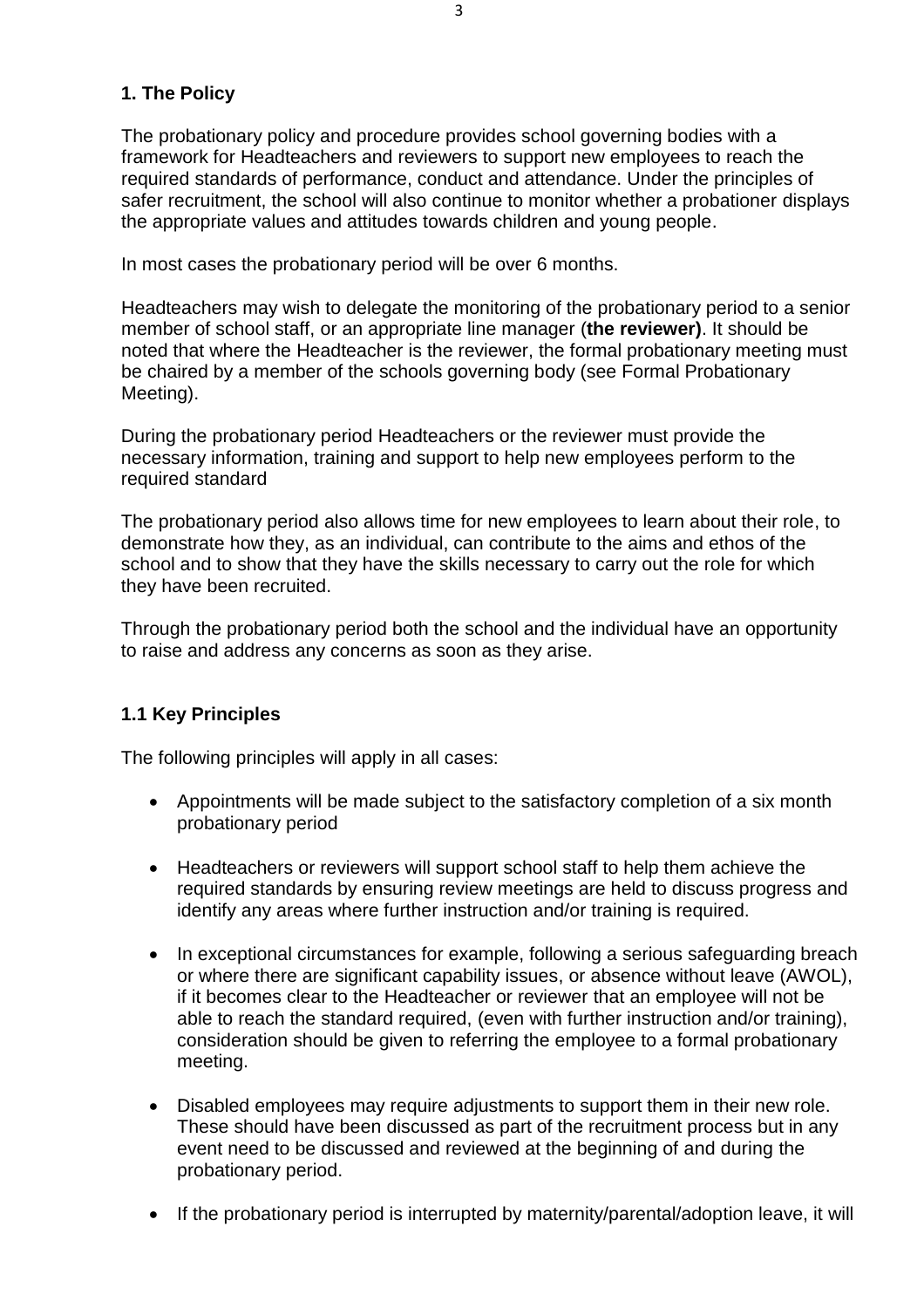be extended by an equivalent period to ensure completion of a full 6 month probation period, to ensure that a fair assessment is carried out.

- Employees are entitled to be accompanied or represented by a trade union representative or work colleague or friend not acting in a legal capacity at the final review meeting and formal probationary meeting.
- By adopting this policy the school's governing body delegate the responsibility to the Headteacher to terminate the employment contract for staff who fail to successfully complete their probationary period.

## **1.2 Scope**

This probationary policy applies to all **support staff** employees (permanent, temporary and fixed term contracts) employed by the school, with the exception of:

- Employees who have successfully completed a probationary period in a similar role within the same, or another school or local authority (or within any organisation recognised under the Modification Order, 1999);
- Employees who have at least 24 months continuous service (from any organisation recognised under the Modification Order, 1999);
- Employees or trainees on training/apprenticeships where their specific training agreement modifies part, or all, of this procedure;
- Casual staff:
- TUPE transfers.

For those employees not in scope of the Probationary Policy, Headteachers must put in place an induction plan that ensures new starters have access to the appropriate support and training. New employees should have a clear understanding of the expectations of the role, access to all school policies and procedures and to IT and other equipment to enable them to carry out their role effectively. All staff must also carry out the safeguarding and child protection training relevant to their role.

## **1.3 Representation**

All employees will have a right to be accompanied by a trade union official, work colleague or friend not acting in a legal capacity at their final review, the formal probationary meeting and appeal. Both the council and its trade unions wish to encourage schools to use informal mechanisms, including one to one meetings between the employee and their manager to resolve any problems at an early stage. Such meetings do not preclude the employee seeking advice in advance from their trade union.

If an employee wants to be accompanied by a trade union representative or work colleague (at the meetings referred to above), it is the employee's responsibility to arrange this. Once appointed, the employee should notify the Headteacher or reviewer who will liaise with the representative or HR as appropriate to arrange mutually convenient times for meetings.

## **1.4 Notification and Postponements**

Employees should be notified in advance of their final review, formal probationary meeting or appeal meeting (see relevant sections). The minimum specified period of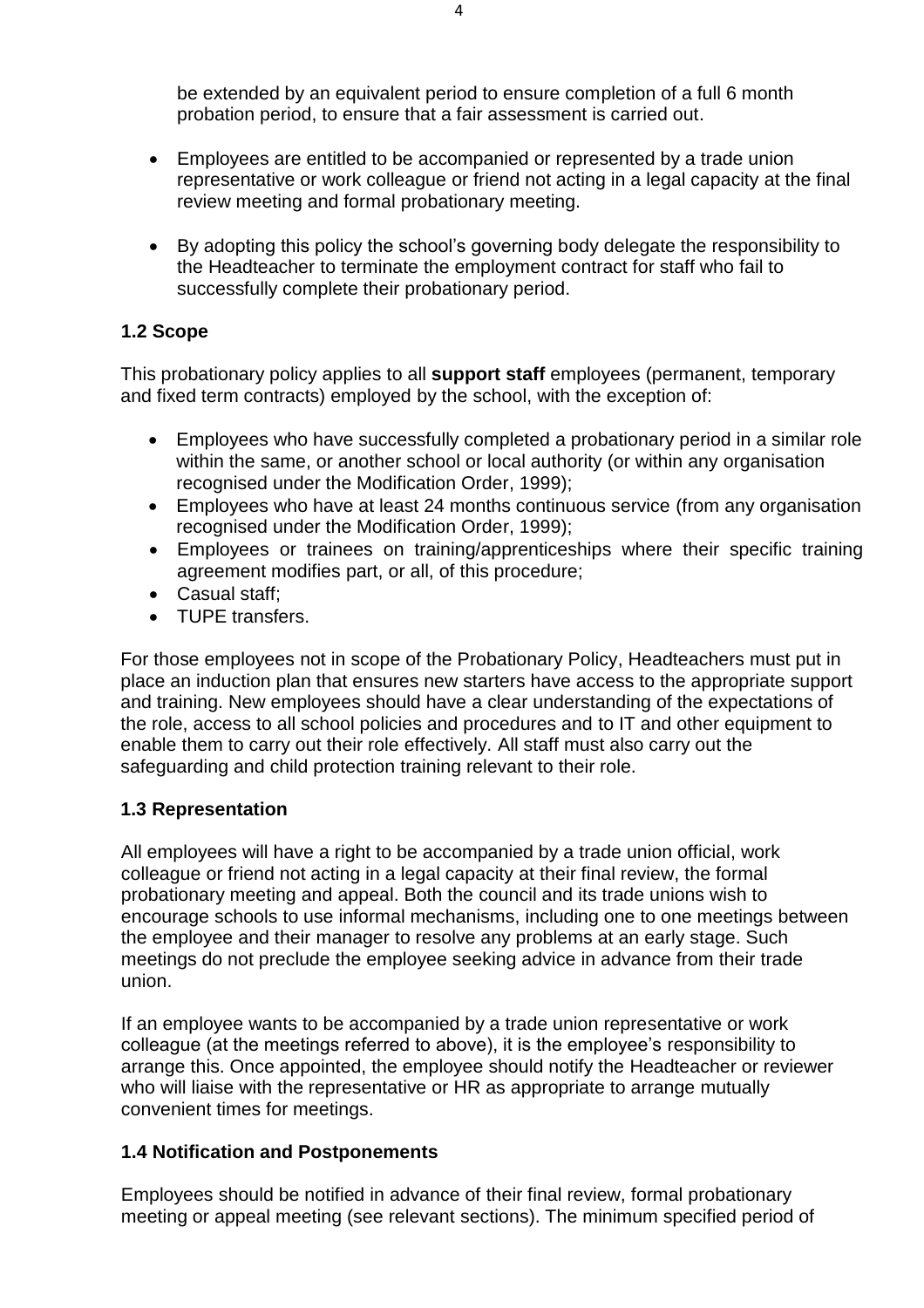notice (five working days for final review and seven working days for formal meetings and appeals), should be given to allow the employee time to arrange for a trade union official, work colleague or friend not acting in a legal capacity to accompany them, and to prepare for the meeting.

Employees should take all reasonable steps to attend meetings under these procedures. An employee who cannot attend a meeting should inform their Headteacher or the reviewer in advance whenever possible and provide an explanation as to why they cannot attend. The meeting may be postponed, and the school may propose another date, not normally more than five working days after the date originally proposed. This may be extended in special circumstances by mutual agreement.

Where an employee fails to attend a meeting held as part of this procedure without good reason the meeting may be held in their absence.

## **2. The Formal Probationary Process**

#### **2.1 Induction**

All support staff in schools should receive an effective induction to their new role, normally within the first week of their employment. This should be carried out by the staff member's manager who should:

- Organise an induction plan which takes into account the operational needs of the school and the individual circumstances of the employee and their learning needs.
- Go through the job description to ensure the employee understands the tasks and responsibilities of the job as well as expectations about values, behaviours and standards, including performance, conduct and attendance.
- Discuss any reasonable adjustments required for a disabled employee to assist them in carrying out their role.
- Where appropriate, establish and explain the employee's targets and dates for achieving these. These need to be specific, realistic, achievable, and measurable.
- Agree what actions will be undertaken to assist the employee to reach and maintain the required standards of work and any targets. This could include training, supervision or mentoring.
- Agree who will be responsible for each action.
- Agree regular review dates during the probationary period (approximately every 4-6 working weeks) to meet and discuss progress and any areas of concern for either party.

The employee needs to be made aware of the probationary procedure and whilst every effort will be made to support them to meet the required standards, failure to do so may result in their employment being terminated.

#### **2.2 Reviews**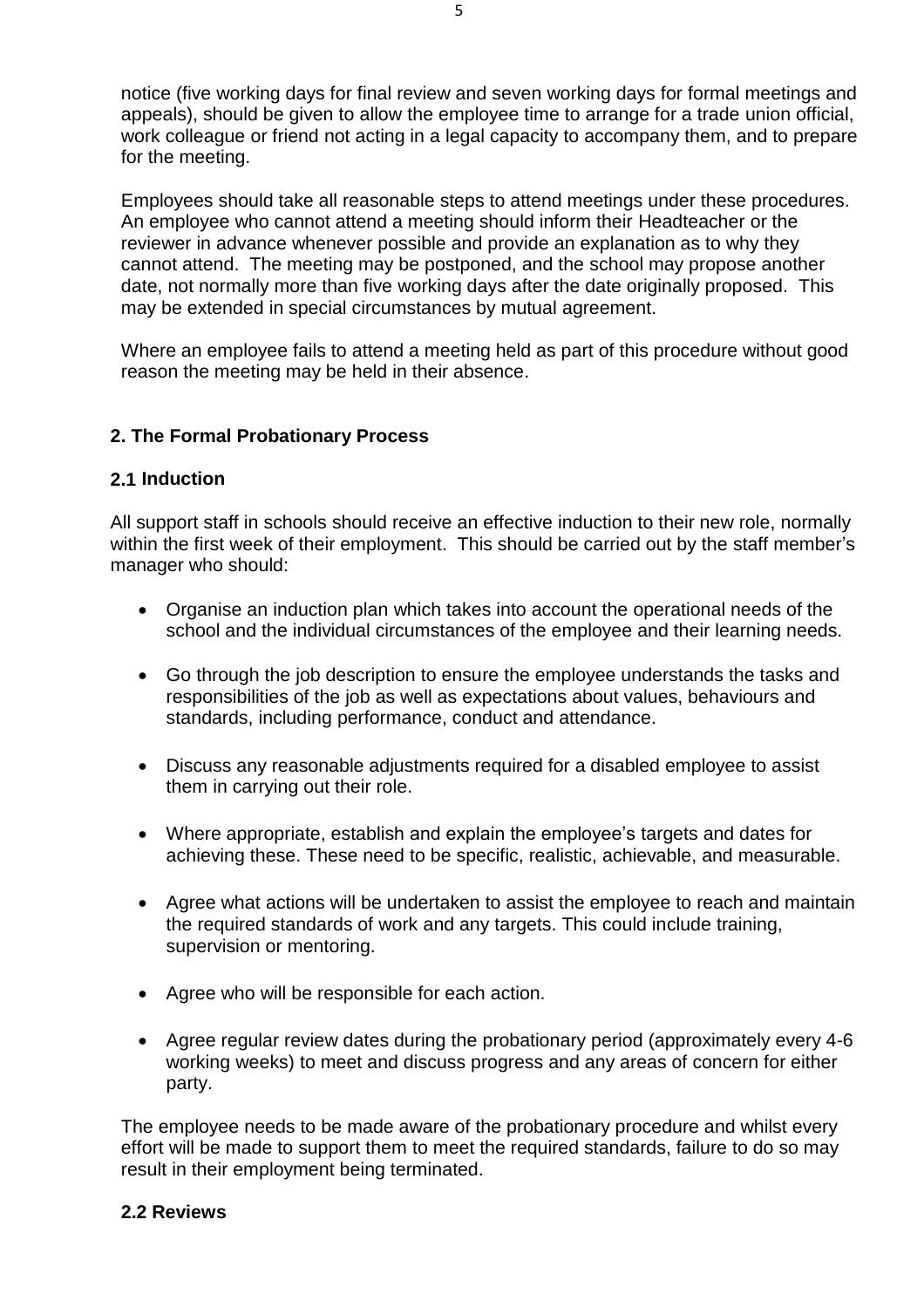During the probationary period, regular reviews should be held as part of the normal induction and supervisory process. **In all cases there should be at least three review meetings, including the final review**, **in addition to the induction meeting** and any one to one or supervision meetings which may also be in place.

The review should focus on the overall job performance of the employee, including conduct, behaviour, timekeeping and attendance. Aspects of performance which are at, or above, the required standard, as well as those areas which are below standard should be discussed. Headteachers or the reviewer must be specific about the areas for improvement and any additional training or support that will be provided to help the employee reach the required standard. A timeframe should be set in which the unacceptable issue should improve/reach the required standard

A summary of the main points of discussion should be recorded along with any items for action, either by the employee or manager. This can be done using the pro-forma at Appendix A or normal supervision notes.

#### **2.3 Final Review**

The final review should be held before the end of the six month probationary period. If arrangements for the final review have not been made before the end of the six month period (unless for reasonable delays such as absence, or where the final review date falls during a school holiday) the employee will be automatically confirmed in post.

#### **In cases where performance, attendance, timekeeping or conduct is unsatisfactory, and unlikely to improve, the final review can be brought forward and held earlier than the end of the six month probationary period.**

The purpose of the final review will be to discuss the employee's performance, conduct and attendance during the probationary period. The Headteacher or the reviewer should;

- Discuss the employee's progress;
- Provide examples where the standard has not been reached;
- Review support and training provided during the probationary period.

The Headteacher or the reviewer will confirm the employee into post if they have reached the required standards.

If the Headteacher or the reviewer does not feel the employee has reached the required standard, arrangements will be made, in conjunction with the school's HR provider, for a formal probation meeting to take place.

If the Headteacher or the reviewer feels the employee may reach the required standard with further training and/or support, the probationary period may be extended by 4 working weeks initially and up to a maximum of 8 working weeks. Reviews every 2 working weeks should take place to monitor progress during the extension period. At the end of this period the employee will either be confirmed into post if they have reached the required standards or referred to a formal probation meeting if they have failed to reach the standards.

The employee should be notified in advance of their final review and informed of their right to be accompanied by a trade union official, work colleague or friend not acting a legal capacity with a minimum of five working days' notice to arrange this and prepare in advance of the meeting. The employee and their representative must be given copies of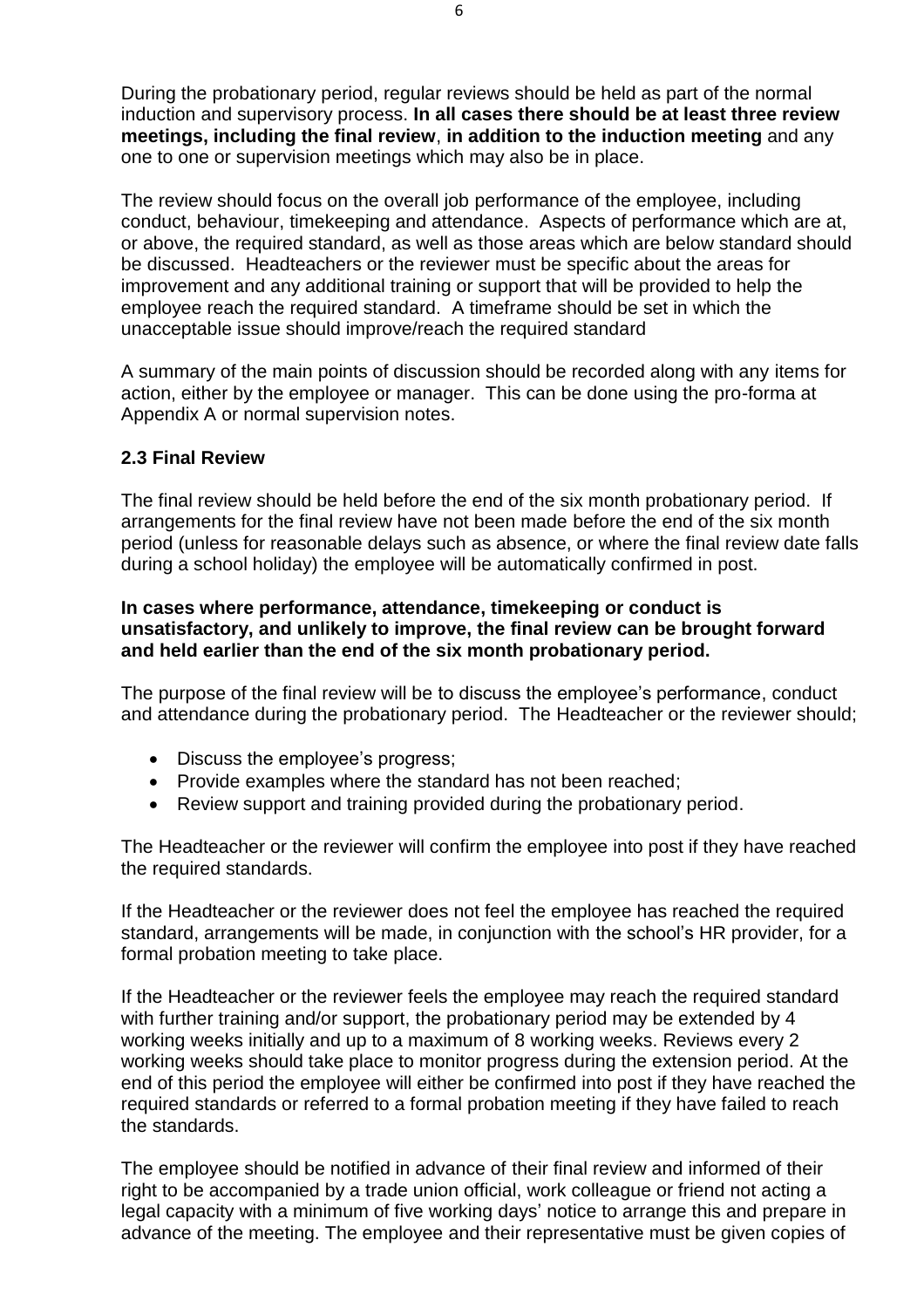any documentation to be discussed at the final review meeting. This advance notice will allow the employee to think about their performance and any questions they may wish to raise.

## **3. Attendance and conduct issues during probation**

### **3.1 Attendance during the probationary period**

Poor attendance during the probationary period may constitute a failure to perform to the required standards and could prompt the final review to be brought forward.

Although poor attendance will be managed through the probationary procedure, the Schools Managing Attendance Policy and Procedure should be referenced to ensure employees are supported to remain in work wherever possible, including the consideration of reasonable adjustments.

Employees must still have return to work meetings after every period of absence and although they won't enter the formal stages of the school's managing attendance process, attendance should be discussed and documented at review meetings.

## **3.2 Conduct during the probationary period**

Any minor issues relating to the conduct of the employee should be discussed with the employee as part of the informal monitoring process and raised at the probationary reviews.

Where the conduct of an employee is considered by the Headteacher or the reviewer to be beyond a minor issue and of an unacceptable standard, a formal probationary meeting as described below can be convened without the need to hold a final review.

Although conduct will be managed through the probationary procedure, the School's Model Disciplinary Policy and Procedure should be referenced to ensure employees are treated fairly and consistently. Please seek HR advice where it is believed that misconduct is serious enough to result in the termination of the employee's contract during the probationary period.

## **4. Formal probationary meeting**

If the Headteacher or the reviewer feels the employee has not reached the required standards, then a formal probationary meeting will be convened.

The meeting, chaired by the Headteacher, will be held with the employee and the reviewer (where the Headteacher is not the reviewer). Where the Headteacher has not delegated monitoring, the meeting should be chaired by a member of the governing body but not the chair of governors, who may be required for an appeal meeting

The employee will be notified of the details of the probationary meeting in writing and provided with copies of any documents that will be discussed at least seven working days before the meeting. The employee should submit any documents they wish to refer to no later than three working days prior to the meeting.

The probationary meeting should be held without unreasonable delay whilst allowing the employee reasonable time to prepare their case. The employee is entitled to be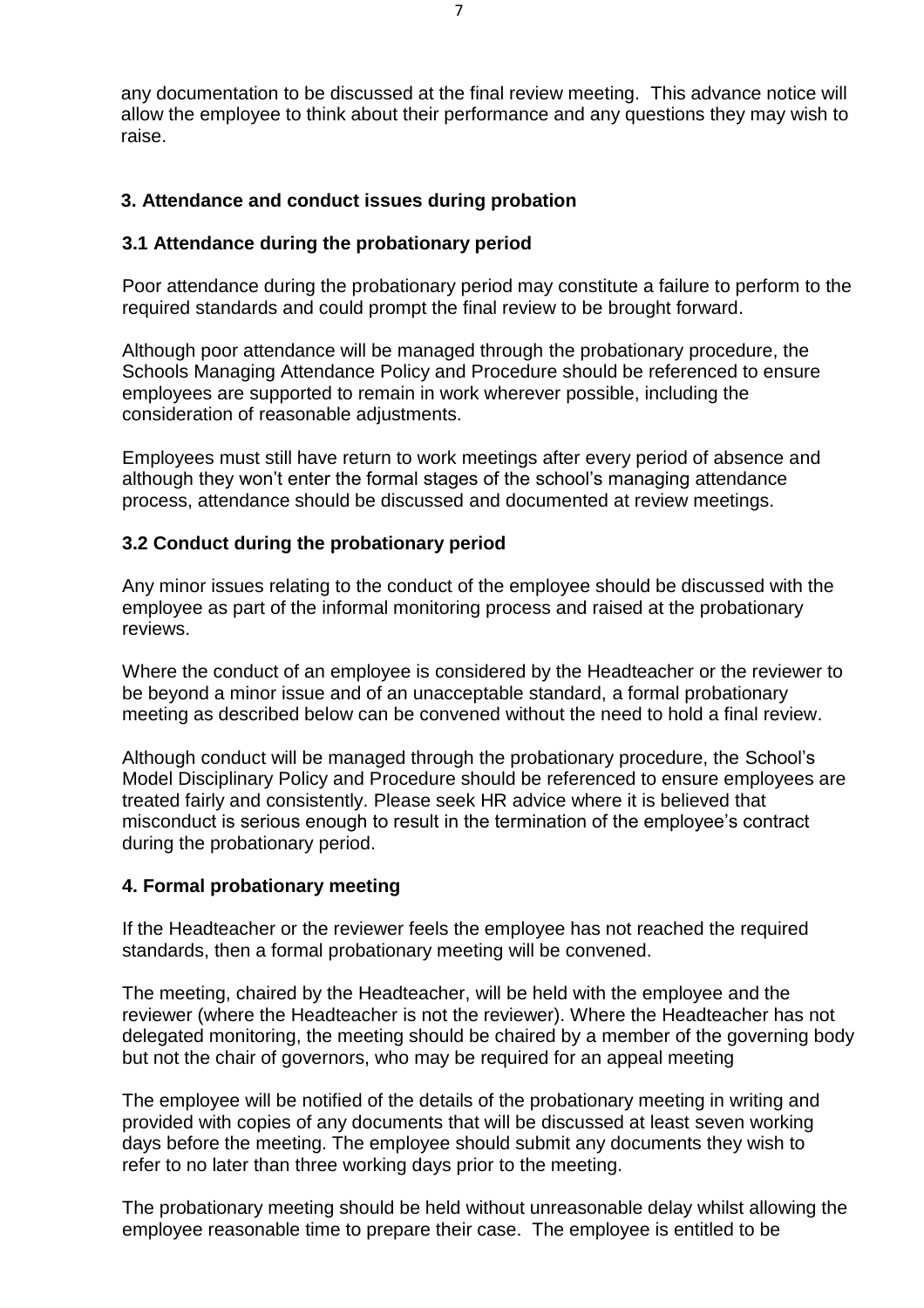accompanied or represented by a trade union official or work colleague. An HR officer may also be present to provide procedural advice to the Headteacher or governor.

The aim of the meeting will be to review the employee's performance, conduct, and attendance against the previously agreed plan and / or targets. The Headteacher or the governor will first explain why they feel the employee has not achieved the required standard of performance, including calling any witnesses. The employee, or representative, will be able to ask questions of the Headteacher or governor and witnesses.

The employee will be provided with an opportunity to explain where they feel they have achieved the required standards of performance, including calling any witnesses. The Headteacher or governor may ask questions of the employee / witnesses. The Headteacher or governor may then ask both parties to provide a summary of their information.

The Headteacher or governor will ensure that a written decision is provided to the employee within 3 working days.

## **4.1 Outcomes of the meeting**

The Headteacher or governor may decide one of the following outcomes:

- The employee has reached the required standards and they should be confirmed in post
- The employee has nearly met the required standards and the probationary period should be extended usually for 4 working weeks in the first instance, and up to a maximum of 8 working weeks
- The employee has failed to meet the required standards and their employment will be terminated

Where a decision is made to extend the probationary period, following the meeting, a revised action plan may be put in place by the Headteacher or the reviewer and a copy should be given to the employee within five working days of the Headteacher or governor's decision. The employee should be notified of any review and monitoring arrangements during this extension period.

The Headteacher or the reviewer will consider whether at the end of the period **(or during, if appropriate)** a further probationary meeting needs to be held. This will only be necessary where, in the opinion of the Headteacher or the reviewer, the employee has not met the required standards. Where the employee has reached the required standards, they will be confirmed in post.

If a further probationary meeting is required, the Headteacher or governor chairing the meeting may decide one of the following outcomes:

- The employee has reached the required standards and they should be confirmed in post
- The employee has failed to meet the required standards and their employment will be terminated.

Where the decision is made to terminate employment, the letter should inform the employee of their date of dismissal and of their right to appeal against this decision.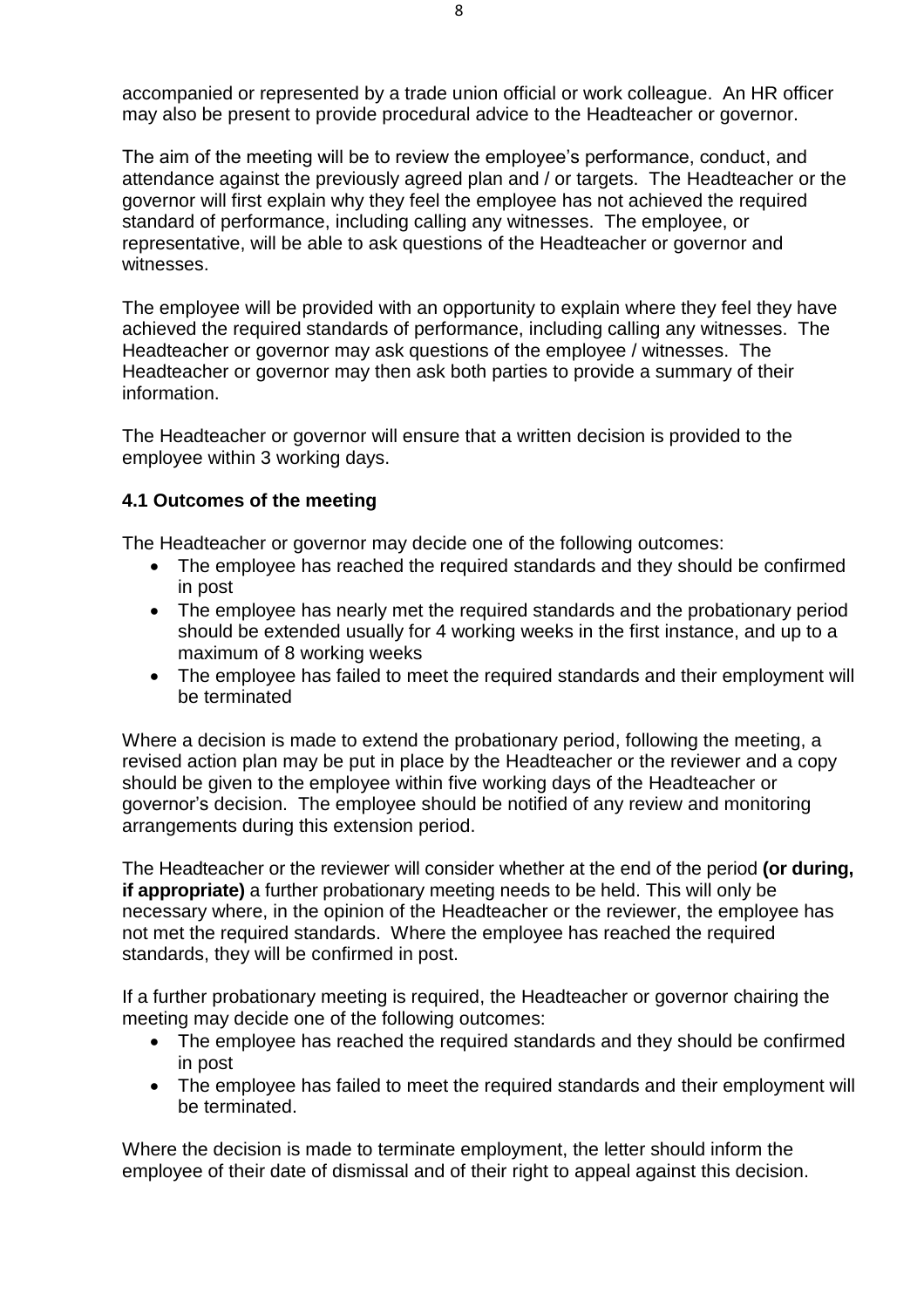## **5. Appeals against dismissal**

Any appeal against dismissal must be made in writing to the Chair of Governors within ten working days of receiving the written decision of the probationary meeting officer. Appeals will be arranged without reasonable delay and within 20 working days of receipt of the appeal request wherever possible.

Employees must specify in writing the grounds on which they wish to appeal. The appeal meeting will only consider those grounds of appeal which are submitted.

Appeals against dismissal will be held before a panel of three (non-staff) school governors.

The aim of the appeal meeting will be to:

- Review the reasonableness of the decision to dismiss the employee
- Review the fairness of the process followed.

The appeal meeting panel chair has the following options:

- Reinstate the employee with an extension to the probationary period
- Reinstate the employee and confirm them in post
- Confirm the original decision to dismiss the employee.

Where an employee is re-instated with an extension to their probationary period (usually 4 working weeks in the first instance, and up to a maximum of 8 working weeks), a new or revised action plan should be put in place by the Headteacher or reviewer.

The employee should be notified of any review and monitoring arrangements during this extension period. At the conclusion of the extension period **(or earlier if performance does not improve)** the chair of the original appeal meeting will reconsider evidence from both parties on progress. At this stage they may decide one of the following outcomes:

- The employee has reached the required standards and they should be confirmed in post;
- The employee has failed to meet the required standards and their employment will be terminated.

The outcome of the appeal should be confirmed in writing to the employee within five working days giving the reasons for the decision.

The employee has no further right of appeal to the school's governing body.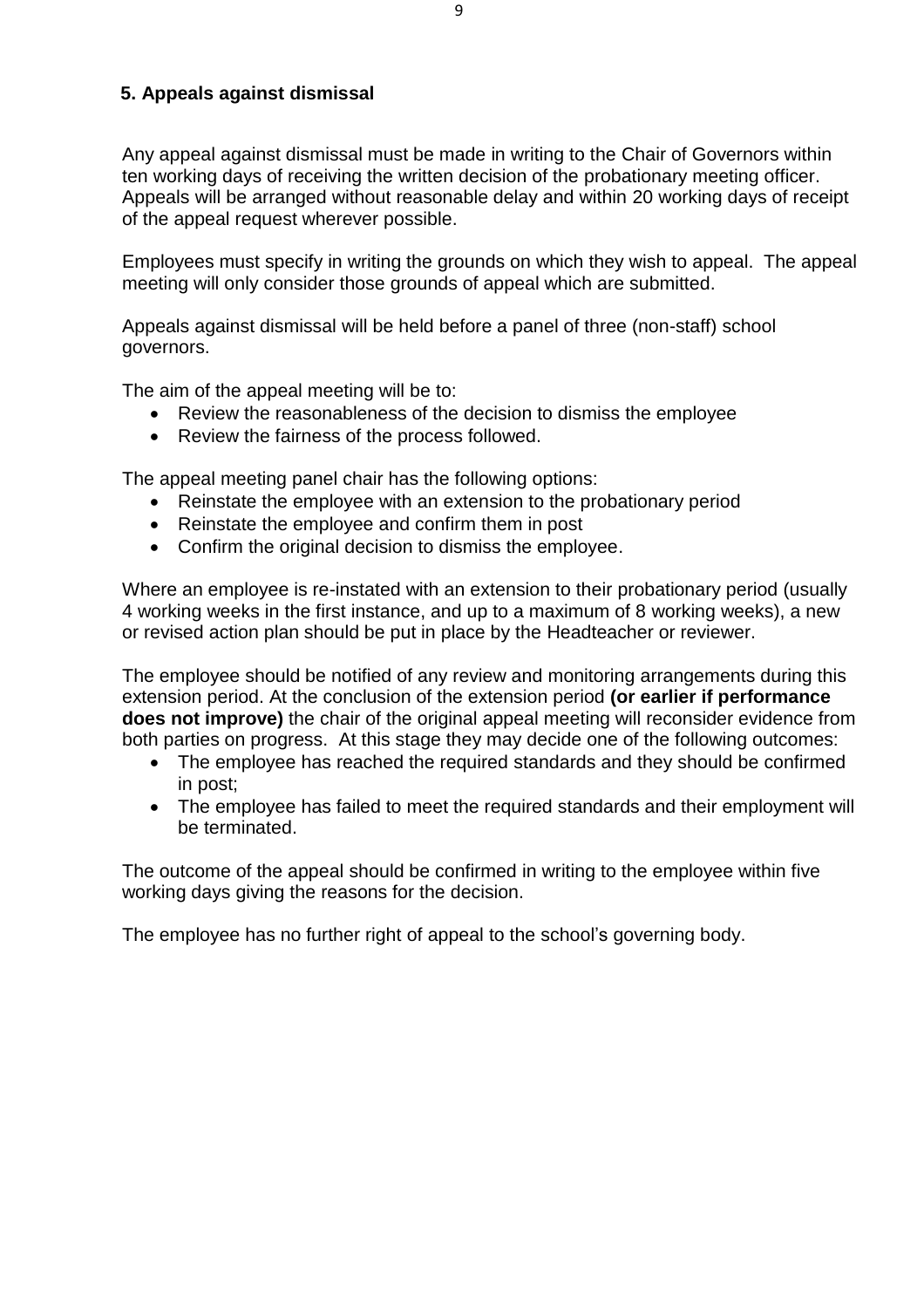# Appendix A

# Probationary Period – Employee's Progress Record

| Name:                                                                                                   |                                                                                                                                                                          |
|---------------------------------------------------------------------------------------------------------|--------------------------------------------------------------------------------------------------------------------------------------------------------------------------|
| Post:                                                                                                   |                                                                                                                                                                          |
| School:                                                                                                 |                                                                                                                                                                          |
| Start date:                                                                                             |                                                                                                                                                                          |
| 1. Initial Meeting (normally as part of Induction)<br>Date of Meeting:                                  |                                                                                                                                                                          |
|                                                                                                         | 2. Details of any required performance standards / targets (attach copies if appropriate).                                                                               |
| 3. Dates of review meetings:                                                                            |                                                                                                                                                                          |
| standards / targets.                                                                                    | 4. Summarise aspects of performance and/or conduct which are at, or above the required                                                                                   |
| 5. Summarise aspects of performance and/or conduct which are below the required standards /<br>targets. |                                                                                                                                                                          |
|                                                                                                         | 6. Details of any action, support, training provided or planned to help the employee achieve the<br>required standards / targets (include target dates for improvement): |